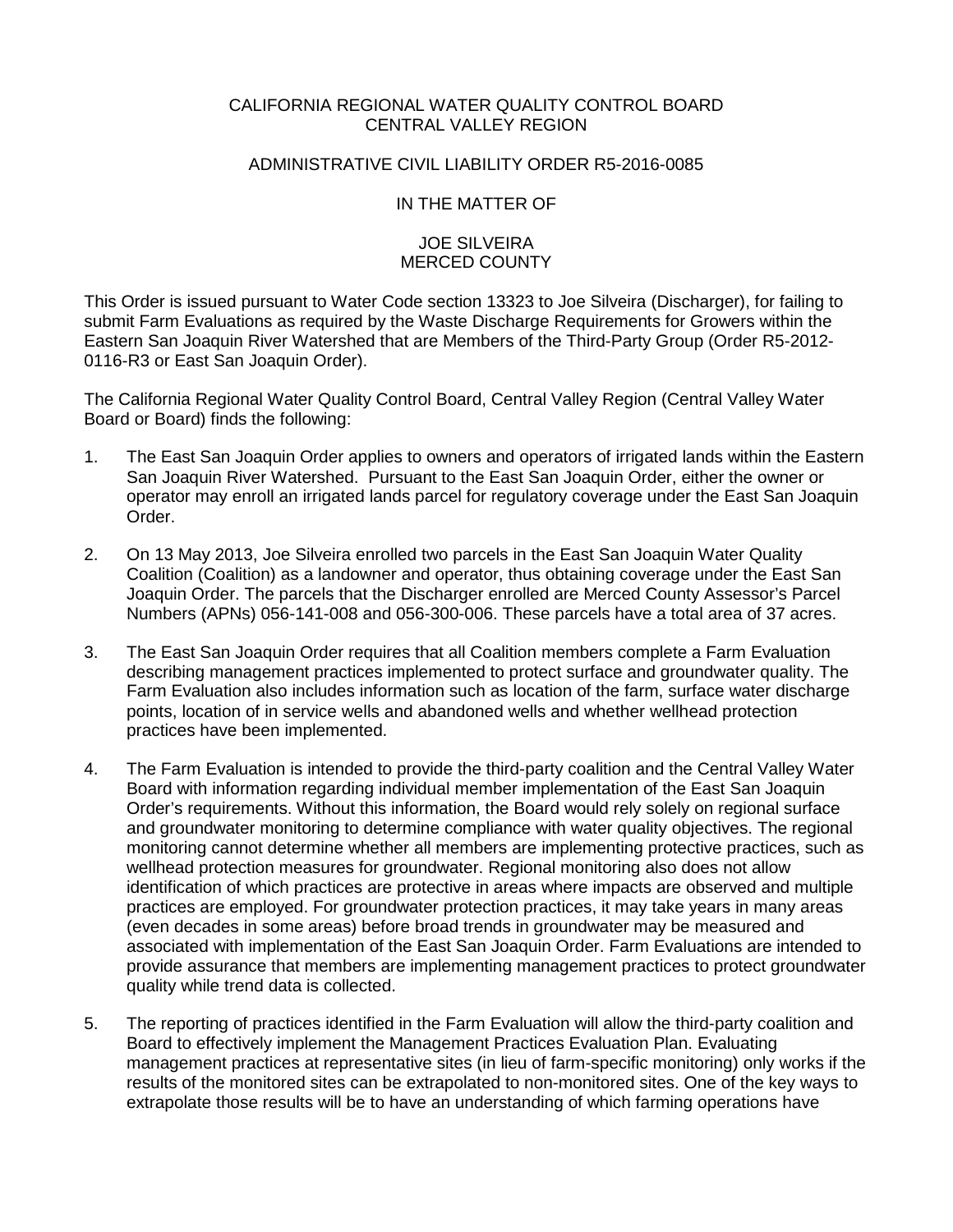practices similar to the site that is monitored. The reporting of practices will also allow the Board to determine whether the Groundwater Quality Management Plan is being implemented by members according to the approved schedule.

- 6. On 24 January 2014, the Coalition sent the Discharger a notice that the Farm Evaluation for 2013 (2013 Farm Evaluation) would soon be due. The notice provided contact information for the Coalition to answer questions and various methods for submitting the 2013 Farm Evaluation.
- 7. In February 2014, the Coalition sent the Discharger a newsletter informing the Discharger about Farm Evaluation template mailing schedules and opportunities to attend Coalition-sponsored workshops to assist members with completing the Farm Evaluations.
- 8. On 6 February 2014, the Coalition sent the Discharger a Farm Evaluation template and directions for completing and submitting it. The cover letter for the template explained that the mandatory Farm Evaluation must be returned to the Coalition by 1 May 2014.
- 9. In May 2014, the Coalition sent a postcard to the Discharger providing notice that submittal of the 2013 Farm Evaluation was past due and advising that the Discharger submit the evaluation as soon as possible. The Discharger did not submit the 2013 Farm Evaluation in response to the postcard.
- 10. On 11 July 2014, the Coalition sent a final notice to the Discharger that the 2013 Farm Evaluation had not been submitted, and that failure to do so made the Discharger subject to enforcement by the Central Valley Water Board. The notice urged the Discharger to submit the required 2013 Farm Evaluation as soon as possible. The Coalition notice included as an attachment a letter from the Board's Assistant Executive Officer that explained the requirement to submit the 2013 Farm Evaluation and potential Board enforcement for failure to do so. The Discharger did not submit the 2013 Farm Evaluation in response to the notice
- 11. On 10 December 2014, the Coalition sent a notice to the Discharger that the Farm Evaluation for 2014 (2014 Farm Evaluation) was due to the Coalition on 1 March 2015. The Discharger did not submit the Farm Evaluation by the deadline.
- 12. In May 2015, the Coalition sent a postcard to the Discharger providing notice that submittal of the 2014 Farm Evaluation was past due and advising that the Discharger submit the evaluation as soon as possible. The Discharger did not submit the Farm Evaluation in response to the postcard.
- 13. On 3 June 2015, the Coalition sent a final notice to the Discharger that the 2014 Farm Evaluation had not been submitted, and that the Central Valley Water Board may soon initiate enforcement. The notice urged the Discharger to submit the required 2014 Farm Evaluation by 15 July 2015. The Discharger did not submit the 2014 Farm Evaluation in response to the notice.
- 14. On 16 December 2015, and in response to a request from Central Valley Water Board staff, the Coalition provided a list of its members who failed to submit Farm Evaluations for 2013 and/or 2014. The Discharger appeared on this list.
- 15. On 21 December 2015, the Coalition sent a notice to the Discharger that the Farm Evaluation for 2015 (2015 Farm Evaluation) was due to the Coalition on 1 February 2016. The Discharger did not submit the 2015 Farm Evaluation by the deadline.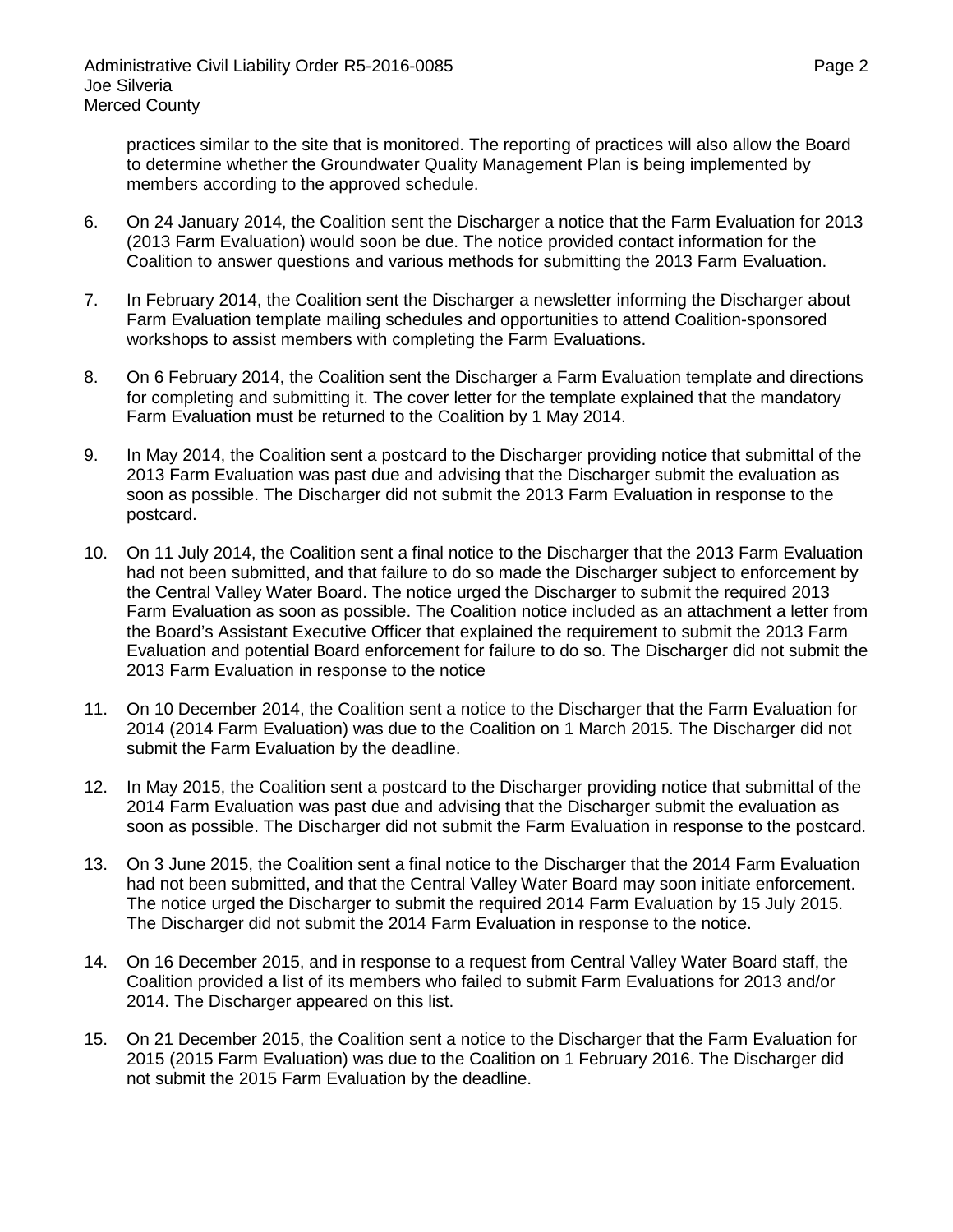- 16. On 22 February 2016, Board staff sent the Discharger a Notice of Violation (NOV) via certified mail for failure to submit the 2014 Farm Evaluation. The NOV urged the Discharger to submit the evaluation to the Coalition and warned that failure to do so may result in enforcement action by the Central Valley Water Board.
- 17. The Discharger received the NOV on 25 February 2016. The Discharger neither submitted the Farm Evaluation nor contacted the Board in response to the NOV.
- 18. In March 2016, the Coalition sent a postcard to the Discharger providing notice that submittal of the 2015 Farm Evaluation was past due and requesting that the Discharger submit the evaluation as soon as possible. The Discharger did not submit the 2015 Farm Evaluation in response to the postcard.
- 19. On 19 April 2016, the Coalition sent the Board a list of members who had not submitted the 2015 Farm Evaluation or the previous years' Farm Evaluations, if applicable. The list indicated that the Discharger had not submitted the 2013, 2014 and 2015 Farm Evaluations.
- 20. In May 2016, the Coalition sent final notice to the Discharger that the 2015 Farm Evaluation had not been submitted, and that failure to do so may lead to an enforcement action by the Central Valley Water Board. The notice urged the Discharger to submit the required 2015 Farm Evaluation as soon as possible. The Discharger did not submit the 2015 Farm Evaluation in response to the notice.

# **VIOLATIONS**

- 21. On 8 August 2016, the Assistant Executive Officer of the Central Valley Water Board issued an Administrative Civil Liability Complaint (ACL Complaint) R5-2016-0547 to the Discharger in the amount of seventy thousand nine hundred and eighty dollars (\$70,980) for failing to submit the 2013, 2014, and 2015 Farm Evaluations as required by the East San Joaquin Order.
- 22. On 23 August 2016, the Discharger submitted the 2013, 2014, and 2015 Farm Evaluations to the Coalition following issuance of the ACL Complaint.

# **REGULATORY CONSIDERATIONS**

23. Water Code section 13267, subdivision (b)(1) provides that

In conducting an investigation specified in subdivision (a), the regional board may require that any person who has discharged, discharges, or is suspected of having discharged or discharging, or who proposed to discharge waste within its region … shall furnish, under penalty of perjury, technical or monitoring program reports which the regional board requires. The burden, including costs, of these reports shall bear a reasonable relationship to the need for the report and the benefits to be obtained from the reports. In requiring those reports, the regional board shall provide the person with a written explanation with regard to the need for the reports, and shall identify the evidence that supports requiring that person to provide the reports.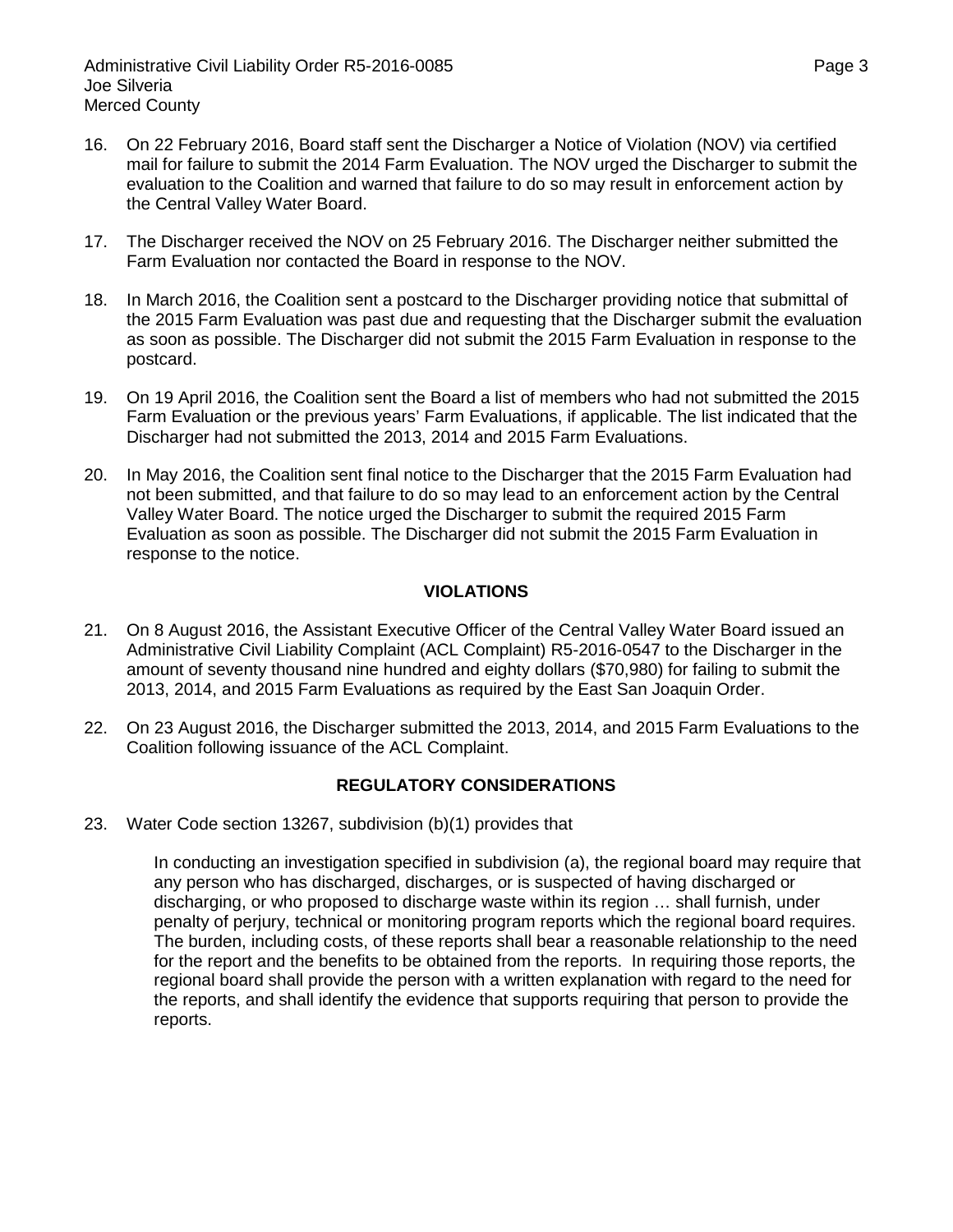- 24. Pursuant to Water Code section 13268, subdivision (b)(1), any person who fails or refuses to furnish a technical or monitoring report as required by Water Code section 13267, subdivision (b), may face an ACL in an amount which shall not exceed one thousand dollars (\$1,000) for each day in which the violation occurs.
- 25. The Discharger accrued 844 days days of violations for failing to submit Farm Evaluations as required by the General Order as of the date they were submitted. The maximum liability under Water Code section 13268 for the failure to furnish a report under Water Code section 13267 is \$1,000 per each day the violation occurs, for a total maximum liability of \$844,000.
- 26. Pursuant to Water Code section 13327, in determining the amount of civil liability, the Central Valley Water Board shall take into consideration the nature, circumstance, extent, and gravity of the violation or violations, whether the discharge is susceptible to cleanup or abatement, the degree of toxicity of the discharge, and, with respect to the violator, the ability to pay, the effect on ability to continue in business, any voluntary cleanup efforts undertaken, any prior history of violations, the degree of culpability, economic benefit or savings, if any, resulting from the violation, and other matters as justice may require.
- 27. On 17 November 2009, the State Water Board adopted Resolution No. 2009-0083 amending the Water Quality Enforcement Policy (Enforcement Policy). The Enforcement Policy was approved by the Office of Administrative Law and became effective on 20 May 2010. The Enforcement Policy establishes a methodology for assessing administrative civil liability. The use of this methodology addresses the factors that are required to be considered when imposing an administrative civil liability as outlined in Water Code section 13327.
- 28. This proposed administrative civil liability was derived from the use of the penalty methodology in the Enforcement Policy, as explained in detail in Attachment A. The proposed administrative civil liability takes into account such factors as the Discharger's culpability, history of violations, ability to pay and continue in business, and other factors as justice may require.
- 29. As described above, the maximum penalty for the violations is \$844,000. The Enforcement Policy recommends that the minimum liability imposed be at least ten percent higher than the economic benefit so that liabilities are not construed as the cost of doing business and so that the assessed liability provides a meaningful deterrent to future violations. The economic benefit to the Discharger resulting from the failure to submit the 2013, 2014 and 2015 Farm Evaluations is estimated at \$939 (see Attachment A for how this estimate was derived). Per the Enforcement Policy, the minimum penalty is the economic benefit plus ten percent (\$1,033).
- 30. Notwithstanding the issuance of this ACL Order, the Central Valley Water Board retains the authority to assess additional civil liability for violations of the Water Code that may subsequently occur.
- 31. Issuance of this ACL Order is an enforcement action, and is therefore exempt from the provisions of the California Environmental Quality Act (Pub. Resources Code § 21000 et seq.), in accordance with California Code of Regulations, title 14, section 15321, subdivision (a)(2).
- 32. This Order is effective and final upon issuance by the Central Valley Water Board. Payment must be received by the Central Valley Water Board no later than thirty (30) days from the date on which this Order is issued.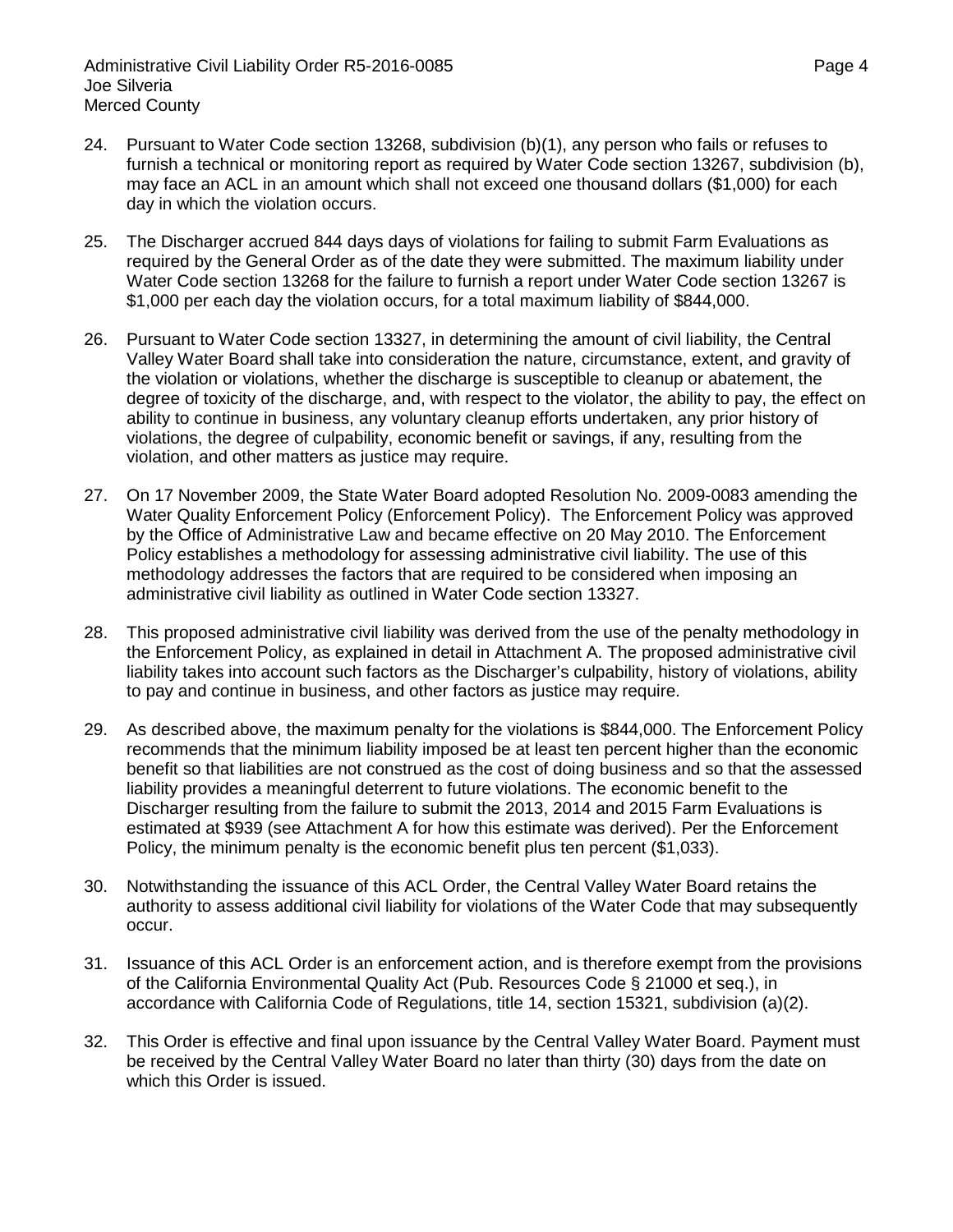Administrative Civil Liability Order R5-2016-0085 **Page 5** Page 5 Joe Silveria Merced County

33. In the event that the Discharger fails to comply with the requirements of this Order, the Executive Officer or her delegee is authorized to refer this matter to the Attorney General's Office for enforcement.

**IT IS HEREBY ORDERED** that Joe Silveira shall pay a civil liability of **twenty six thousand, five hundred and twenty dollars (\$26,520)** no later than 30 days from the date of issuance of this Order by check payable to the State Water Pollution Cleanup and Abatement Account, and shall have the number of this order written upon it.

Any person aggrieved by this action of the Central Valley Water Board may petition the State Water Board to review the action in accordance with Water Code section 13320 and California Code of Regulations, title 23, sections 2050 and following. The State Water Board must receive the petition by 5:00 p.m., 30 days after the date that this Order becomes final, except that if the thirtieth day following the date that this Order becomes final falls on a Saturday, Sunday, or state holiday, the petition must be received by the State Water Board by 5:00 p.m. on the next business day. Copies of the law and regulations applicable to filing petitions may be found on the Internet at:

http://www.waterboards.ca.gov/public\_notices/petitions/water\_quality

or will be provided upon request.

I, Pamela C. Creedon, Executive Officer, do hereby certify the foregoing is a full, true, and correct copy of an Order adopted by the California Regional Water Quality Control Board, Central Valley Region on 6 December 2016.

*Original Signed by:*

\_\_\_\_\_\_\_\_\_\_\_\_\_\_\_\_\_\_\_\_\_\_\_\_\_\_\_\_\_\_\_\_ PAMELA C. CREEDON, Executive Officer

Attachment A: Penalty Calculation Methodology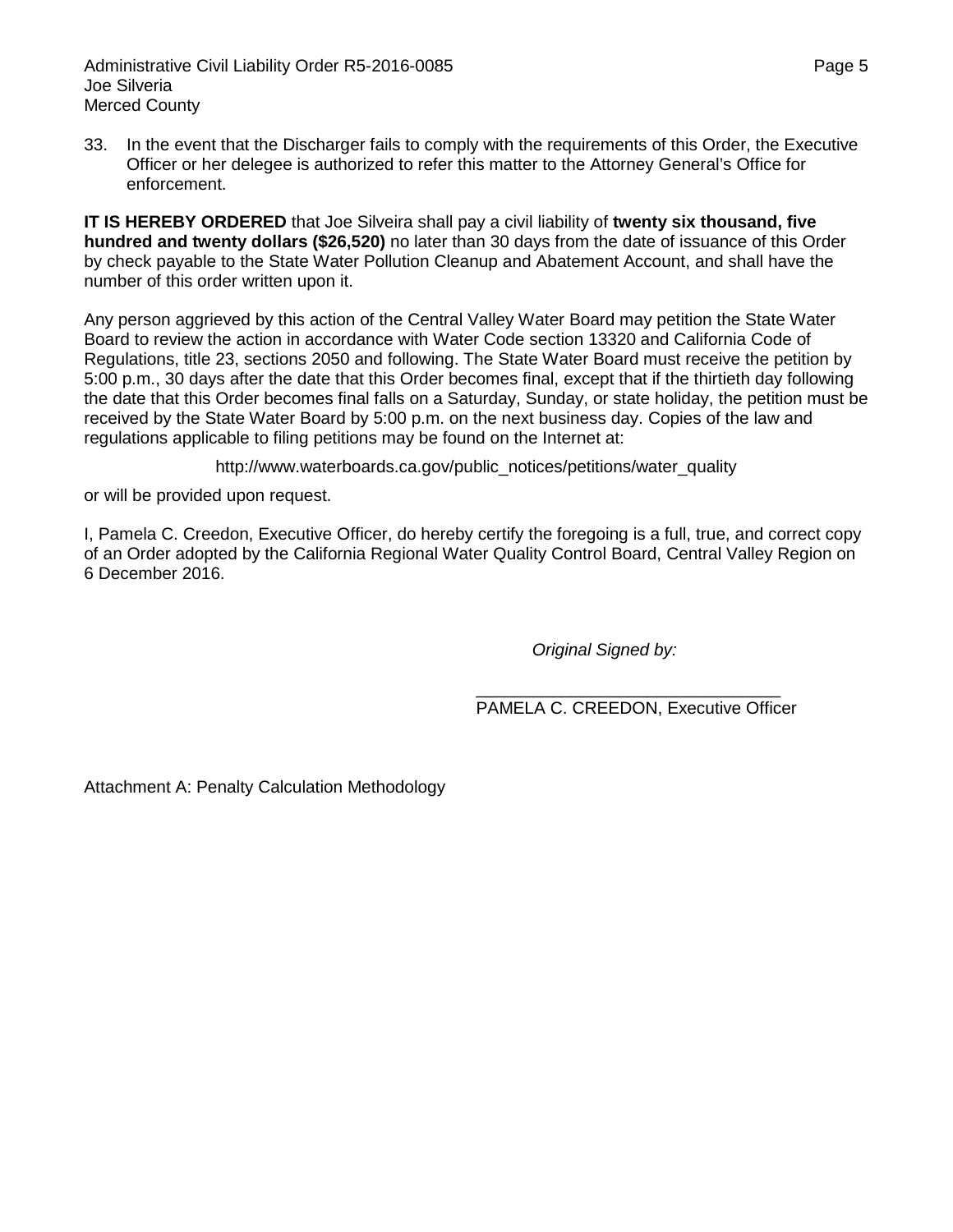# ATTACHMENT A TO ACL ORDER R5-2016-0085

# SPECIFIC FACTORS CONSIDERED FOR ADMINISTRATIVE CIVIL LIABILITY

# JOE SILVEIRA MERCED COUNTY

The State Water Resources Control Board's *Water Quality Enforcement Policy* (Enforcement Policy) establishes a methodology for determining administrative civil liability by addressing the factors that are required to be considered under Water Code section 13327. Each factor of the ten-step approach is discussed below, as is the basis for assessing the corresponding score.

The Enforcement Policy can be found at:

[http://www.waterboards.ca.gov/water\\_issues/programs/enforcement/docs/enf\\_policy\\_final111709.pdf](http://www.waterboards.ca.gov/water_issues/programs/enforcement/docs/enf_policy_final111709.pdf)

## **VIOLATION: FAILURE TO SUBMIT ANNUAL FARM EVALUATIONS CALCULATION OF PENALTY FOR VIOLATION**

# **Step1. Potential for Harm for Discharge Violations**

This step is not applicable.

### **Step 2. Assessment for Discharge Violations**

This step is not applicable.

### **Step 3. Per Day Assessment for Non-Discharge Violations**

The "per day" factor is calculated for each non-discharge violation considering the potential for harm and the extent of the deviation from the applicable requirements.

#### Potential for Harm

The Enforcement Policy requires a determination of whether the characteristics of the violations resulted in a minor, moderate, or major potential for harm or threat to beneficial uses.

Staff has determined that the potential for harm is moderate, because the characteristics of the violation present a substantial threat to beneficial uses, and the circumstances of the violation indicate a substantial potential for harm. The reporting of management practices in the Farm Evaluations will allow the Coalition and Board to effectively implement the Management Practices Evaluation Plan. This plan is a critical component of the Board's effort to address agricultural waste discharges and protect beneficial uses, including groundwater as a source of drinking water.

The Discharger has failed to submit three Farm Evaluations as required by the East San Joaquin Order. By not submitting the evaluations, the Discharger has undermined the Coalition's efforts to analyze and report its members' Farm Evaluation data to the Board. The Discharger has therefore reduced the value of the Coalition's Farm Evaluation analysis and caused harm to the Irrigated Lands Regulatory Program.

The irrigated lands that the Discharger operates are in a designated High Vulnerability Area (HVA) for groundwater protection. The East San Joaquin Order prioritizes program implementation in HVAs, since these are the areas where beneficial uses are most threatened. The missing 2013, 2014 and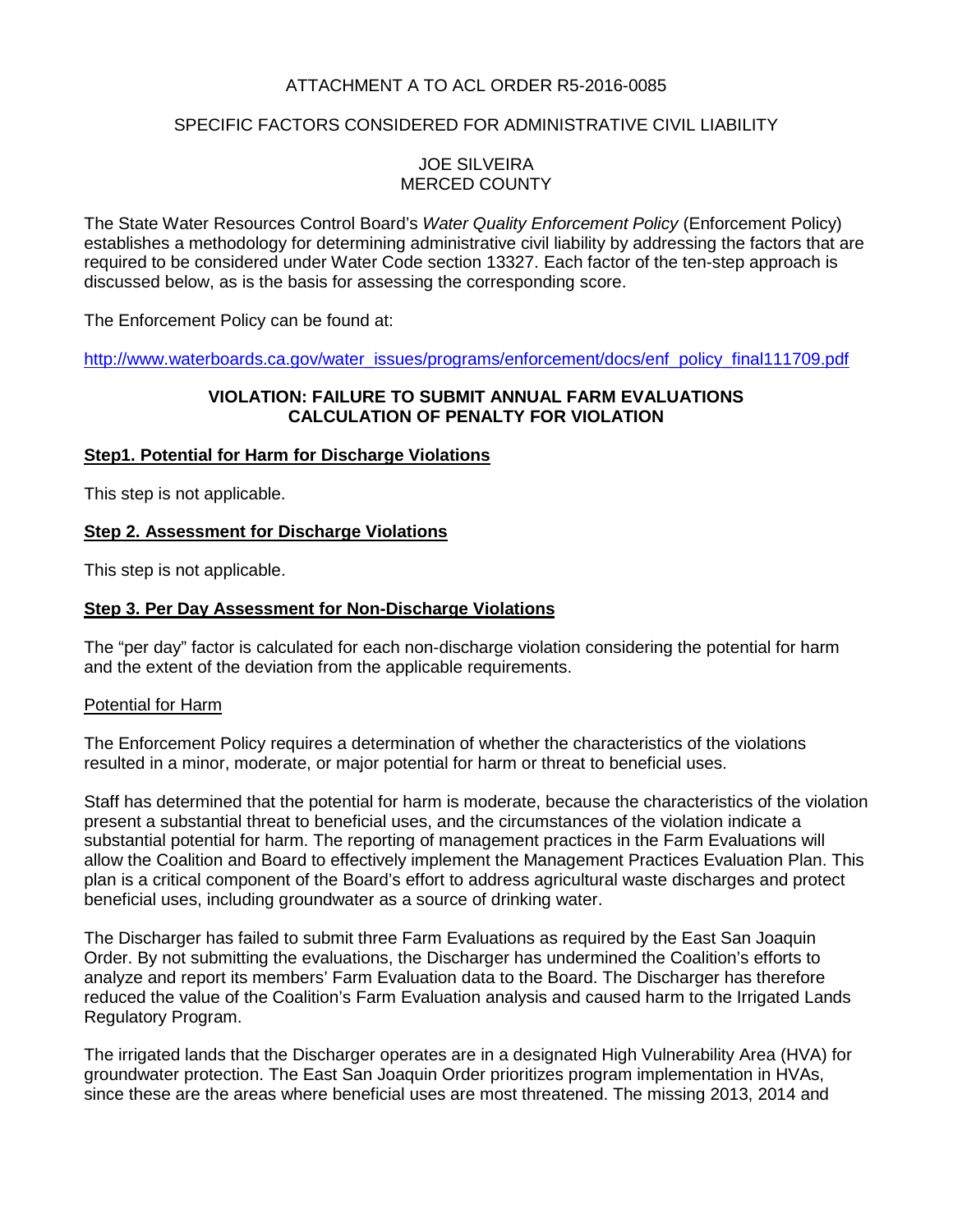Attachment A Page A-2 Administrative Civil Liability Order R5-2016-0085 Joe Silveria Merced County

2015 Farm Evaluations and lack of reporting on management practices therefore cause a greater potential for harm to beneficial uses.

Additionally, the regulatory program is compromised when staff resources are directed toward bringing Coalition members into compliance rather than being available for outreach and assistance with regulatory compliance.

#### Deviation from Requirement

The Enforcement Policy requires determination of whether the violation represents either a minor, moderate, or major deviation from the applicable requirements.

The deviation from requirement is major. To date, the Discharger has disregarded the regulatory requirements and rendered those requirements ineffective.

The Discharger has undermined the efforts of the Central Valley Waters Board's Irrigated Lands Regulatory Program and the Coalition's efforts to comply by disregarding the requirement to submit the 2013, 2014 and 2015 Farm Evaluations. A Coalition member's compliance with reporting requirements is foundational to the Board's efforts to protect water quality. The Irrigated Lands Program Orders adopted by the Board specify the expectations and requirements for water quality protection.

The requirements in the applicable Orders are rendered ineffective when Coalition members fail to meet their reporting requirements.

Table 3 of the Enforcement Policy prescribes a per day factor ranging from 0.40 to 0.70 for those violations in which the potential for harm is moderate and the deviation from requirement is major. Based on the above factors, a per day factor of **0.6** is appropriate (see Table 3 on pg. 16 of the Enforcement Policy).

#### **Multiple Day Violations**

Pursuant to the East San Joaquin Order, the Discharger was required to submit Farm Evaluations, a violation which started on 2 May 2014 and continued until 23 August 2016, the day the Farm Evaluations were submitted. This resulted in 844 days of violations

Violations under Water Code section 13268 are assessed on a per day basis. However, the violations at issue qualify for the alternative approach to penalty calculation under the Enforcement Policy (page 18). Under this approach, for violations that last more than thirty (30) days, the daily assessment can be less than the calculated daily assessment, provided that it is no less than the per day economic benefit, if any, resulting from the violation. For these cases, the Central Valley Water Board must make express findings that the violation: (1) is not causing daily detrimental impacts to the environment or the regulatory program; or (2) results in no economic benefit from the illegal conduct that can be measured on a daily basis; or (3) occurred without the knowledge or control of the violator, who therefore did not take action to mitigate or eliminate the violation. If one of these findings is made, an alternate approach to penalty calculation for multiple day violations may be used.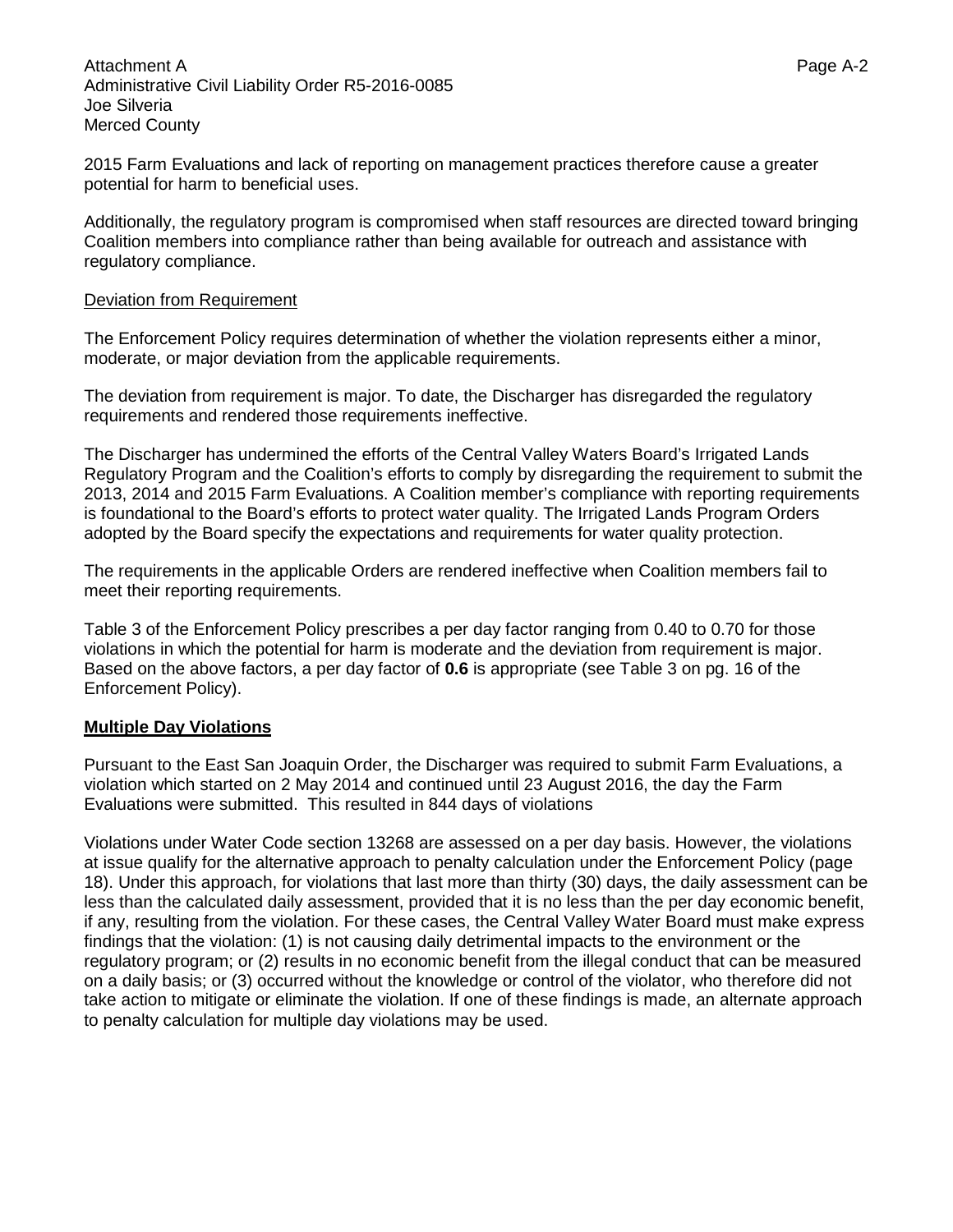Attachment A Page A-3 Administrative Civil Liability Order R5-2016-0085 Joe Silveria Merced County

Here, the Central Valley Water Board finds that the Discharger's failure to submit Farm Evaluations is not causing daily detrimental impacts to the environment or the regulatory program. There is no evidence that the Discharger's failure to submit the 2013, 2014 and 2015 Farm Evaluations has detrimentally impacted the environment on a daily basis, since submitting these evaluations does not result in immediate changes in practices that could be impacting water quality. There is no daily detrimental impact to the regulatory program because information that would have been provided by the Discharger pursuant to the regulatory requirements would have been provided on an intermittent, rather than daily basis.

Moreover, the Discharger's failure to submit Farm Evaluations results in no economic benefit that can be measured on a daily basis. Rather, the economic benefit here is associated with costs of preparing the evaluations, which are outlined in Step 8 below.

Either of the above findings justifies the use of the alternate approach to penalty calculation for multiple day violations.<sup>[1](#page-7-0)</sup> Due to the nature of the case, including the acreage of the parcels, using the minimum days generated from the Multiple Day approach is appropriate, resulting in an assessment of **34** days.

#### **Initial Liability Amount**

The initial liability amount for the violations calculated on a per-day basis is as follows:

Violation, Failing to File Annual Reports: \$1,000/day x 34 days x 0.6 = \$20,400

## **Step 4. Adjustment Factors**

There are three additional factors to be considered for modification of the amount of initial liability: the violator's culpability, efforts to clean up or cooperate with regulatory authority, and the violator's history of violations. After each of these factors is considered for the violations involved, the applicable factor should be multiplied by the amount for each violation to determine the revised amount for that violation.

#### **Culpability**

Higher liabilities should result from intentional or negligent violations as opposed to accidental violations. A multiplier between 0.5 and 1.5 is to be used, with a higher multiplier for intentional or negligent behavior. The Discharger was given the score of 1.3 for the culpability factor. As a member of the Coalition, it is the Discharger's responsibility to be aware of, and to comply with, the reporting requirements of the East San Joaquin Order. The Coalition sent the Discharger multiple notices urging the submittal of the 2013, 2014 and 2015 Farm Evaluations.

Additionally, Board staff sent a Notice of Violation (NOV) to the Discharger on 22 February 2016 and a certified mail return card was received indicating that the NOV was delivered to the Discharger's address. The NOV urged submittal of the missing Farm Evaluations in order to avoid potential enforcement action.

<span id="page-7-0"></span>Described on Page 18 of the Enforcement Policy, the formulation states that, "the liability shall not be less than an amount that is calculated based on an assessment of the initial Total Base Liability Amount for the first day of the violation, plus an assessment for each five day period of violation until the  $30<sup>th</sup>$  day, plus an assessment for each thirty (30) days of violation."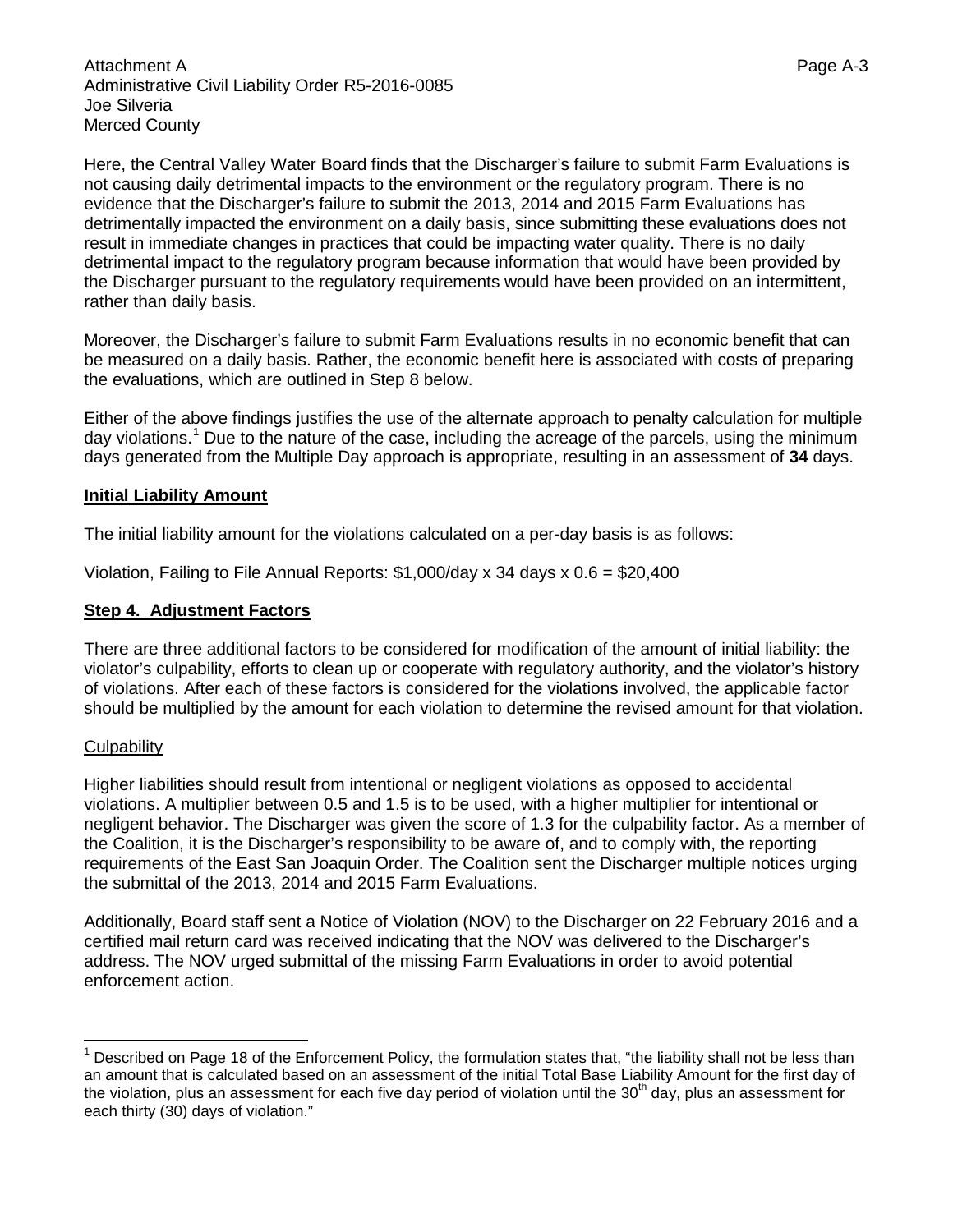Despite knowledge of the regulatory requirements, the Discharger failed to come into compliance by submitting the 2013, 2014 and 2015 Farm Evaluations.

# Cleanup and Cooperation

This factor reflects the extent to which a discharger voluntarily cooperated in returning to compliance and correcting environmental damage. A multiplier between 0.75 and 1.5 is to be used, with a higher multiplier when there is a lack of cooperation. The Discharger was given the score of 1.0. The Coalition issued multiple notices, and the Central Valley Water Board issued the Discharger an NOV in an effort to allow the Discharger to address the violation prior to the issuance of an Administrative Civil Liability Complaint. Though Discharger did not initially respond and cooperate with the Central Valley Water Board or Coalition despite being allowed ample time in which to do so, the Discharger submitted the three delinquent reports fairly quickly upon understanding the requirement. Cleanup is not applicable in this case.

### History of Violations

When there is a history of repeat violations, the Enforcement Policy requires a minimum multiplier of 1.1 to be used. The Discharger was given the score of 1.0, as there is no evidence of a history of violations.

### **Step 5. Determination of Total Base Liability Amount**

The Total Base Liability is determined by applying the adjustment factors from Step 4 to the Initial Liability Amount determined in Step 3.

Failing to File Annual Reports: Initial Liability (\$20,400) x Adjustments (1.3)(1.0)(1.0) = **\$26,520**

# **Step 6. Ability to Pay and Continue in Business**

As per the Enforcement Policy, "[t]he ability of a Dischargers to pay an ACL is determined by its revenues and assets." The Discharger has the ability to pay the Total Base Liability Amount based on ownership of a large farm management company. The Discharger would have a share of the revenues from orchard crops generated from the 37 acres the Discharger operates. Based on aerial imagery, the orchard Silveira operates appears to be almond orchard. The most recent Merced County Crop Report<sup>[2](#page-8-0)</sup> shows that almond orchards generated about \$8,020 per acre. The Discharger would therefore have a share of revenues estimated at \$296,740 per year for recent years. Thus, the Discharger has the ability to pay the administrative civil liability and there are no factors under this category that warrant an adjustment.

# **Step 7. Other Factors as Justice May Require**

The Board references no evidence in its files that suggests an adjustment for Other Factors as Justice May Require.

<span id="page-8-0"></span> $2$  The 2014 Merced County Crop Report can be found online here: <http://www.co.merced.ca.us/ArchiveCenter/ViewFile/Item/506>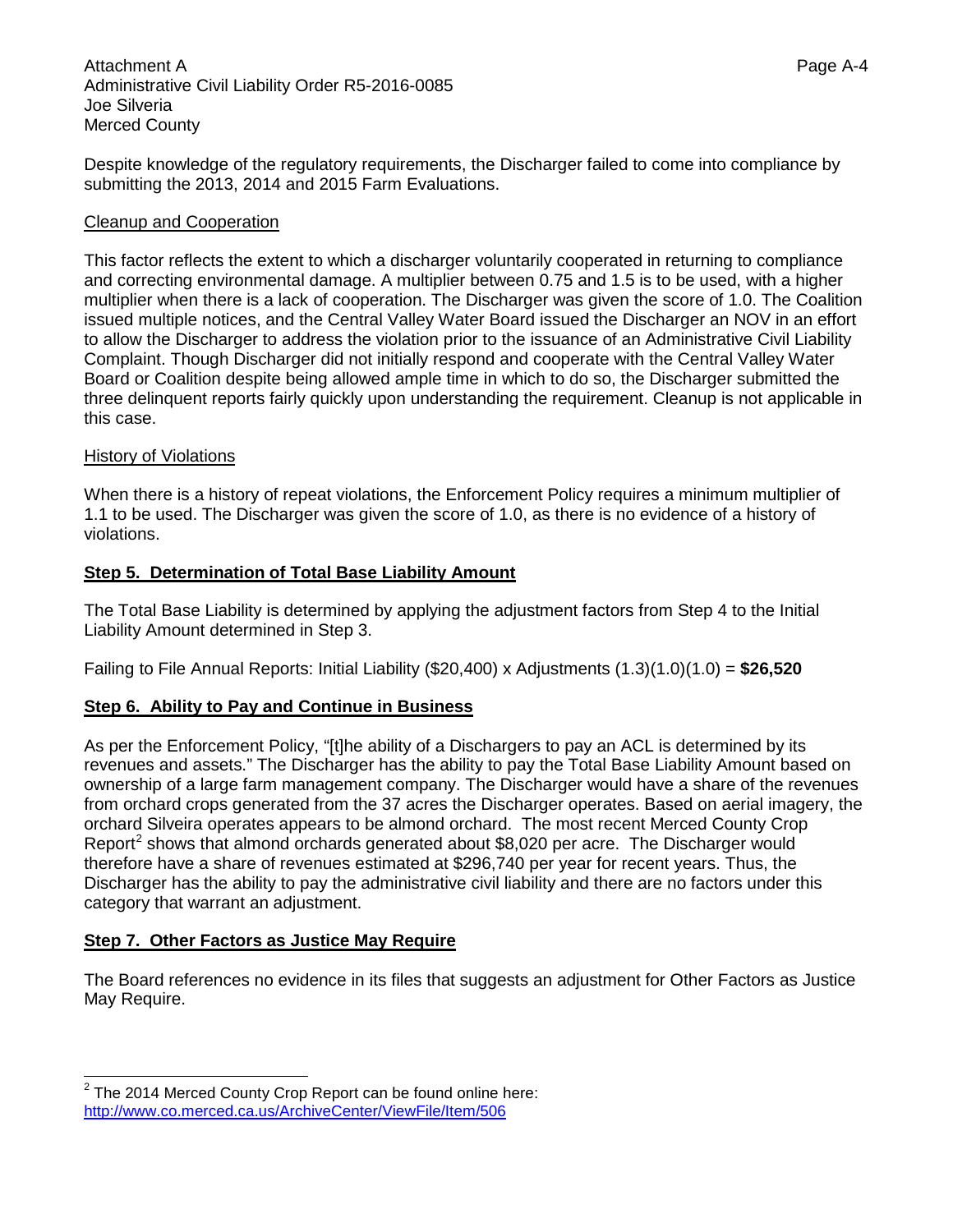# **Step 8. Economic Benefit**

## Economic Benefit: \$939

The economic benefit of noncompliance is any savings or monetary gain derived from the act or omission that constitutes the violation. Economic benefit was calculated using the United States Environmental Protection Agency's (US EPA) Economic Benefit Model (BEN)<sup>[3](#page-9-0)</sup> penalty and financial modeling program, version 5.6.0. BEN calculates a discharger's monetary interest earned from delaying or avoiding compliance with environmental statutes.

The BEN model is the appropriate tool for estimating the economic benefit in this case. The benefit is calculated by identifying the regulation at issue, the appropriate compliance action, the date of noncompliance, the compliance date, and the penalty payment date.

The Discharger avoided the costs of preparing the 2013, 2014 and 2015 Farm Evaluations. For the purposes of determining economic benefit, Board staff assumed that it would take a person knowledgeable with the Discharger's farm operations, such as a farm manager or a crop advisor, about two hours per farm operation to complete the Farm Evaluation for a given year. Since the Discharger is the operator at 2 non-contiguous parcels, staff assumed that each parcel is a separate farm operation. Using an estimate of the value of the knowledgeable person's time of \$120 per hour, the economic benefit of this avoided cost per Farm Evaluation is:

### 2 operations  $x$  2 hours/operation  $x$  \$120/hour = \$480

Therefore, the combined cost for the 2013, 2014 and 2015 Farm Evaluations is \$1,440. In summary, the costs avoided by the Discharger are estimated at approximately \$1,440. The actual economic benefit realized is derived by adjusting the avoided costs for inflation and tax deductibility. Using the BEN model, the total economic benefit of noncompliance was determined to be \$939.

#### **Step 9. Maximum and Minimum Liability Amounts**

#### Minimum Liability Amount: \$1,033

The Enforcement Policy recommends that the minimum liability amount imposed not be below the economic benefit plus ten percent. As discussed above, the Central Valley Water Board Prosecution Team calculated the Discharger's economic benefit obtained from the violations cited herein to be \$939. This number plus ten percent results in a recommended Minimum Liability of \$1,033.

#### Maximum Liability Amount: \$844,000

The maximum liability under Water Code section 13268 for the failure to furnish a report under Water Code section 13267 is \$1,000 per each day the violation occurs. The Discharger was required to submit Farm Evaluations beginning on 1 May 2014. As of 23 August 2016, these Farm Evaluations were 844 days past due. The total maximum liability is \$844,000.

# **Step 10. Final Liability Amount**

<span id="page-9-0"></span><sup>&</sup>lt;sup>3</sup> US EPA Economic Benefit Model, or BEN. At the time this document was prepared, BEN was available for download at<http://www2.epa.gov/enforcement/penalty-and-financial-models>